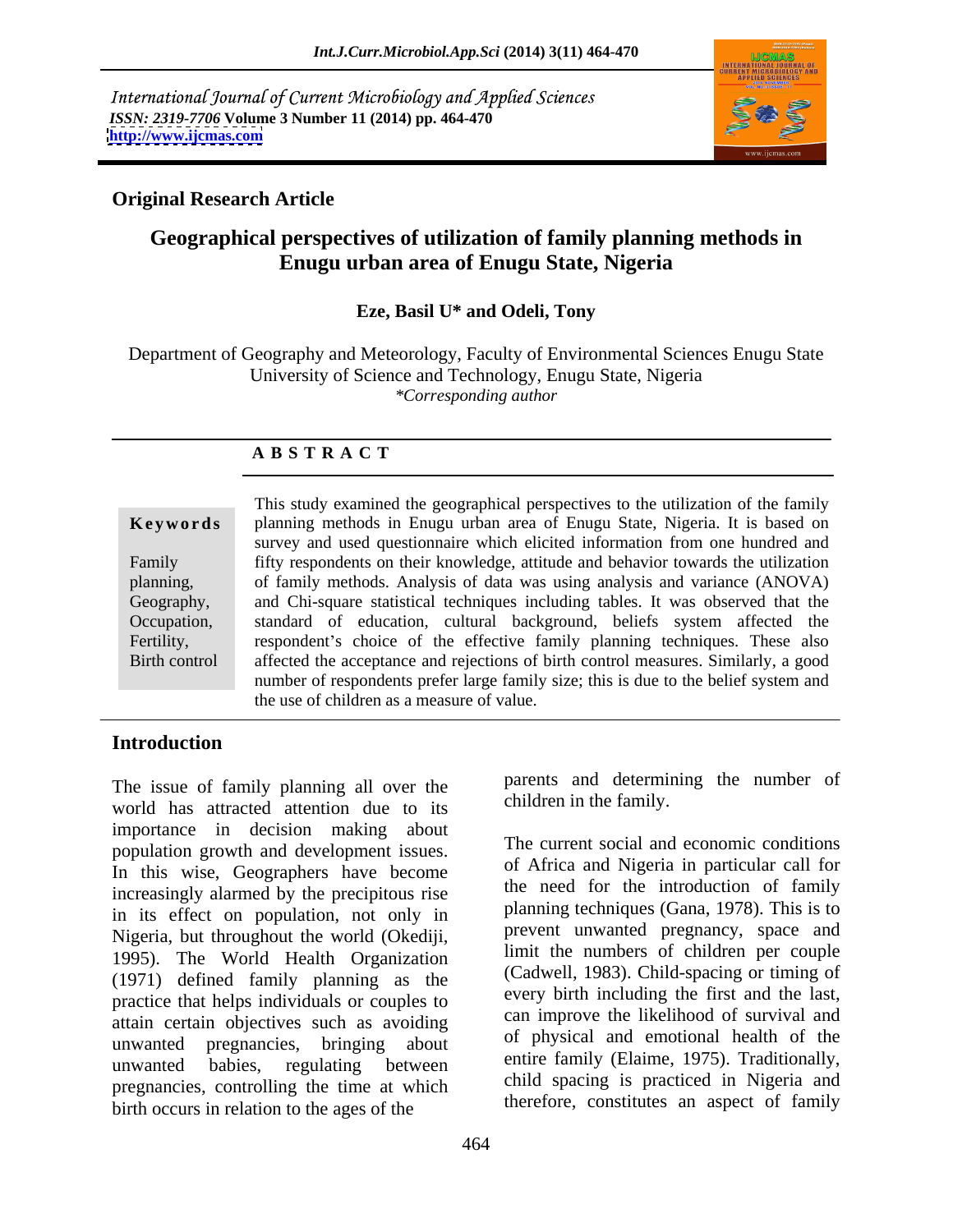planning. The general tendency to associate The control and funding of the modern or confuse family planning programmes family planning in Enugu urban were with population control has often resulted in handled by the local government. Presently, suspicion and open hostility against family groups and individuals are involved. In planning by some religious groups (Alfred, 1974; Abdulahi, 1975; Hornondez, 1985). the town sell contraceptive and other devices The truth however, is that the family to people. The number of adopters has been planning movement began as a social and on the increase since the inception of these humanitarian effort which was directed not clinics. at reducing fertility as such but at improving health, nutrition and economic well being **Materials and Methods** (Gana, 1978). Indeed, many observers argue that family planning cannot by itself bring **Study area:** Enugu is located at latitude about a decline in births and a decrease in  $6.30^{\circ}$ N and longitude 7.37°N. It is situated in population. Rather modernization is thought a mountainous terrain. It has a vegetation to hold the key to declining birth rates and type of derived savanna or guinea savanna. declining population Jain, 1981; Jain and It is an ancient city surrounded mainly by Anurudh, 1989). Therefore, this research hills, the Udi escarpment drains the rivers work is aimed at studying the geographical that serve the city, and it is the primary perspectives of utilization of family planning methods in Enugu urban areas.

Prior to the establishment of modern family planning clinics in Enugu urban areas, the people were using such traditional methods as withdrawal, long period of lactation, total

Modern famly planning was started in sampling technique was used in Enugu by the former Anambra state ministry of health collaboration with Enugu L.G.A. women in the districts. The questionnaire ministry of health in 1985, this was before the recreation of state with the first sited in in each district, 60 questionnaires to Uwani UNTH Enugu. During his period, a considerable number of people had district and 40 questionnaires to New Haven knowledge of modern only that there was no such clinic in their area. Some of the people in the local government patronize family planning clinics at Uwani (Uwani Health Centere), Chiekebe Memorial Hospital Owerri Road, etc. with an increase in knowledge of various contraceptives; there has been an increase in number of clinics and personnel promoting the use of the techniques.

addition to the clinics, several chemists in clinics.

# **Materials and Methods**

source of all the rivers in area.

### **Method of data collection and analysis**

abstinence, the use of charms and herbs to The study area was zoned into three delay or prevent pregnancies. These districts; the views and opinion of 150 methods however, had high failure rate. women were randomly sampled and This study focused mainly on women residing in Enugu urban. The technique used for data collection was survey questionnaire. carefully analyzed. Systematic random sampling technique was used in administering the questionnaire among was distributed among the different streets Street, 50 quesionnaires to Ogui new Layout different. Differences in the number of questionnaire were meant to (reflect variations in the size of the population in each district.

> Information collected from secondary source was from four family planning clinics and this information was on socio-economic and demographic characteristics of the clients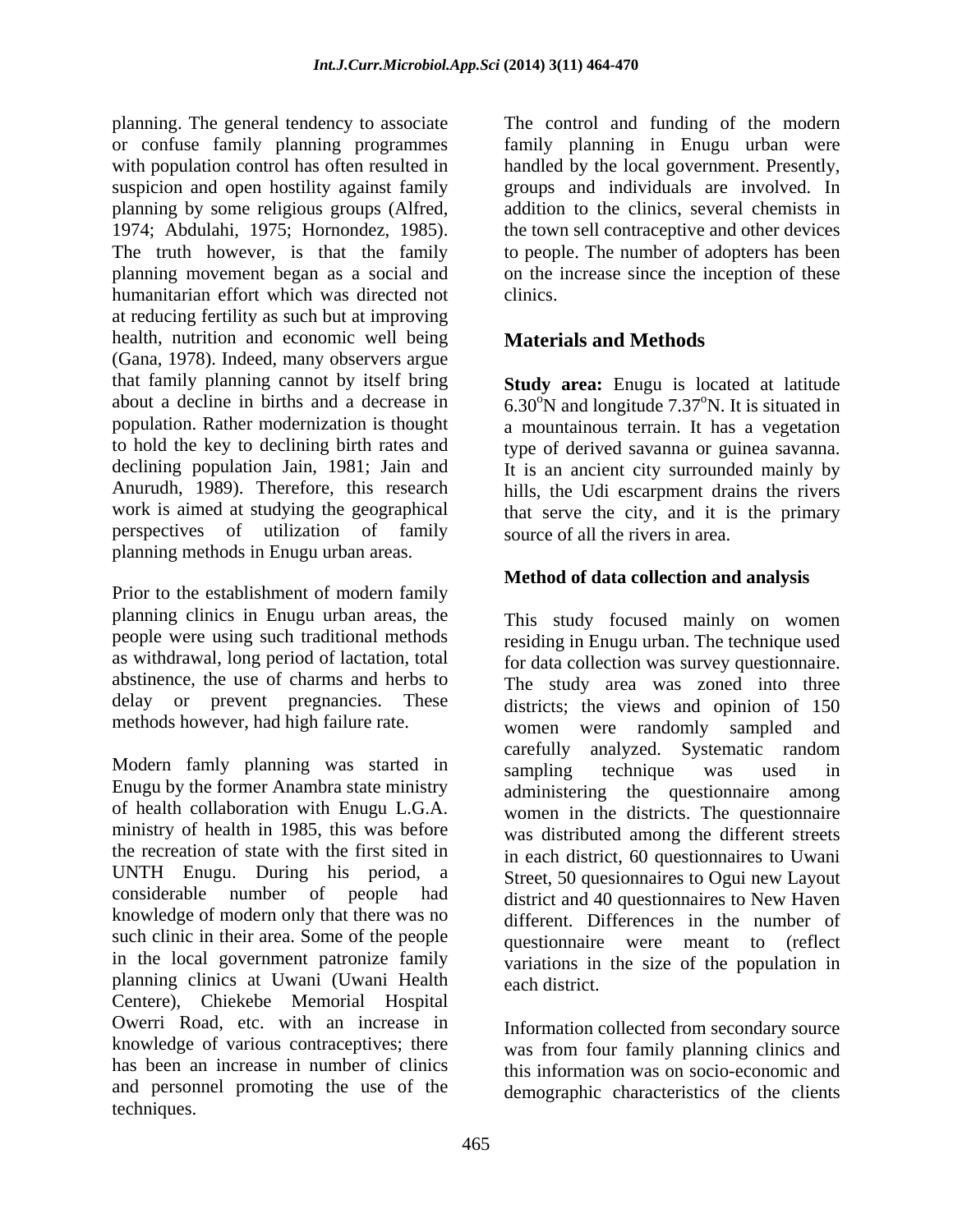that adopted contraceptives. Four clinics respondents. This can be attributed to the chosen were university of Nigeria Teaching Hospital (U.N.T.H) Uwani Health Centre (U.H.C) park lane Hospital, (P.L.H) and Chiekebe maternity home (C.M.H). Differences in number of clinics were also meant to reflect variations in the size of the population in each district. This secondary data forms the bulk of the analysis on family

census Planned Parenthood Federation of Nigeria (PPFN), textbook, periodicals and

#### **Use of contraceptives by respondents**

The results show that most of the respondents have at one time or the other utilized some types of contraceptives. Out of the 150 respondents, 139 (92.07%) currently use various types of contraceptive available respondents were using injectables, 31 (22.3%) were using intra uterine device (IUD), 22 (15.8%) were using pills 14  $(10.1\%)$  were using condom and 6  $(4.3\%)$ were using foam. The injectables ranked the highest type of contraceptive utilized by the respondents. This can be attributed to the belief that injections were more reliable.

#### **Use of contraceptives by respondents**

use various types of contraceptive available in the study area. Out of these 66 (47.5% respondents were using injectables, 31 (22.3%) were using intra uterine device (IUD), 22 (15.8%) were using pills 14 injectables. This is followed by use of IUD (10.1%) were using condom and 6 (4.3%) (21.3%). The least contraceptives utilized in were using foam. The injectables ranked the this center is condom (10.5%). In university highest type of contraceptive utilized by the of Nigeria teaching hospital (UNTH) Enugu,

belief that injections were more reliable.

#### **Pattern of contraceptive utilization**

planning utilization. (36.8%) adopted injectables; IUD was next Other materials were also collected from the clients. The third in place was condom, journals. 10.1% clients that utilized foam. No in the study area. Out of these 66 (47.5% season because most people are less busy In relative term injectables are the most prevalent method used among other contraceptives. Out of 941 clients that adopted family planning more than a third to injectables which constituted 20.4% of the clients. The third in place was condom, which is 20.2% of the 941 clients, 12.5% out of the 941 clients, used pills and the least is phenomenon on earth is static. The pattern of contraceptives utilization in Enugu urban area shows variation over time there are generally two peaks of contraceptives utilization in the study area. It was observed that more clients patronize the clinics, during dry season as compared with the patronage received in the clinics during wet season because most people are less busy during the dry season and therefore, engage more in coitus or sexual activity.

### **Area differential of use of contraceptives**

The results show that most of the mostly patronized in the month of April and respondents have at one time or the other December. This might be attributed to utilized some types of contraceptives. Out of increased population numbers resulting from the 150 respondents, 139 (92.07%) currently returnees for such religious festivals as The pattern displayed in area utilization of contraceptives is quite similar to the pattern displayed by the use of contraceptives. There are wide variations in the use of contraceptives in each of the family planning center in 2007. All the clinics are Easter and Christmas.

> In Uwani Health Centre (UHC), out of 287 clients, more than a third (39.4%) utilized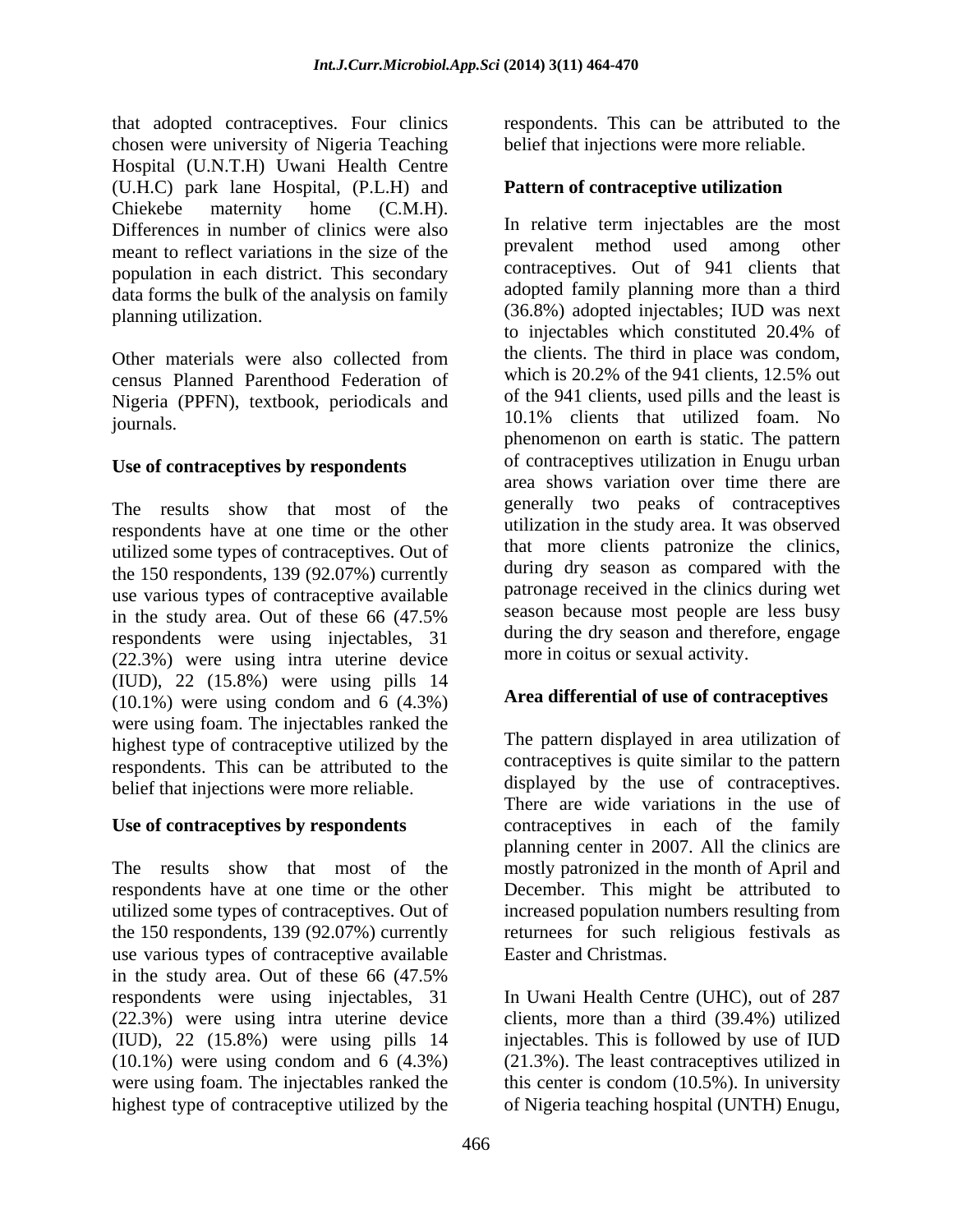the same pattern of the use of contraceptives with (UHC) is noted. In Park Lane Hospital degree of freedom at 5% level of (PLH), out of 179 clients, 38.0% utilized condom, it is the most prevalent methods level of significance is less than the used in the area followed by use of corresponding FC value, the null hypothesis injectable. IUD being the least method utilized in the area. A possible reason for a significant difference in area utilization of this digression from the use pattern of contraceptives in UHC and PLH maybe as a result of few personnel in this center. In **Socio-economic factors of contraceptive** Chiekebe Maternity Home (CMH), injectable is also the most popular method utilized, foam being the least. The analysis of contraceptive utilization was

Furthermore, contraceptives utilization in relative term among the clinic differs. which includes age, marital status, religion, Injectables are the most popular method utilized by clients and they are mostly utilized in Uwani health centre followed by CMH, UNTH, and PLH respectively. The reason for its popularity is the traditional<br>belief that injections have a greater effect belief that injections have a greater effect The age of the clients range from 15 to 45, than oral medicines.IUD is next in use to with a concentration within the ages of 25 injectable and it is mostly utilized in UNTH 34. These are the child bearing ages and as followed by UHC, CMH and PLH such arethree expected period for seeking respectively. Condom took third place in means of spacing children. Among the utilization and mostly used in CMH next by contraceptives in use within this age group, PLH, UHC and UNTH respectively. The use injectables are the most popular method, of pills ranked fourth and mostly used in 64.2% of 346 clients that used injectables UHC and least in UNTH,

area to another. In order to establish this mostly use congestible which is 27.1% of

test. The calculated F-value (FC) was 4.36

and the tabulated F-value (F-) with 4.15 degree of freedom at 5% level of significance was 3.06 since the F-at 5% was rejected for its alternative. Thus, there is family planning methods in the study area.

# **utilization in the study area**

considered through various socio-economic and demographic characteristics of clients, educational level and occupation.

#### **Age structure of clients and use of contraceptives**

are within the age group.

Areal Differential in Enugu Urban **The least method used within the age group (Jan-Dec. 2007).** is oral pills. Clients within the age group 35- The use of contraceptives varies from one contraceptives utilization and they are fact, analysis of variance techniques were clients that use contraceptives in the study used to test whether there is areas areas within this age group, foam table are differential in type of family planning the least method utilized. Clients within the adopted. age group 15-24 rank third in place in pills The null hypothesis therefore was that there above were observed to be the least age was no difference in types of family group that utilized contraceptives in the planning adopted across the study area. The study areas. The use of contraceptives analysis of variance was calculated using F-within different age group is shown in the 44 is next to age group 25-34 in mostly use congestible which is 27.1% of utilization. Clients in age group 45 and table 4 above.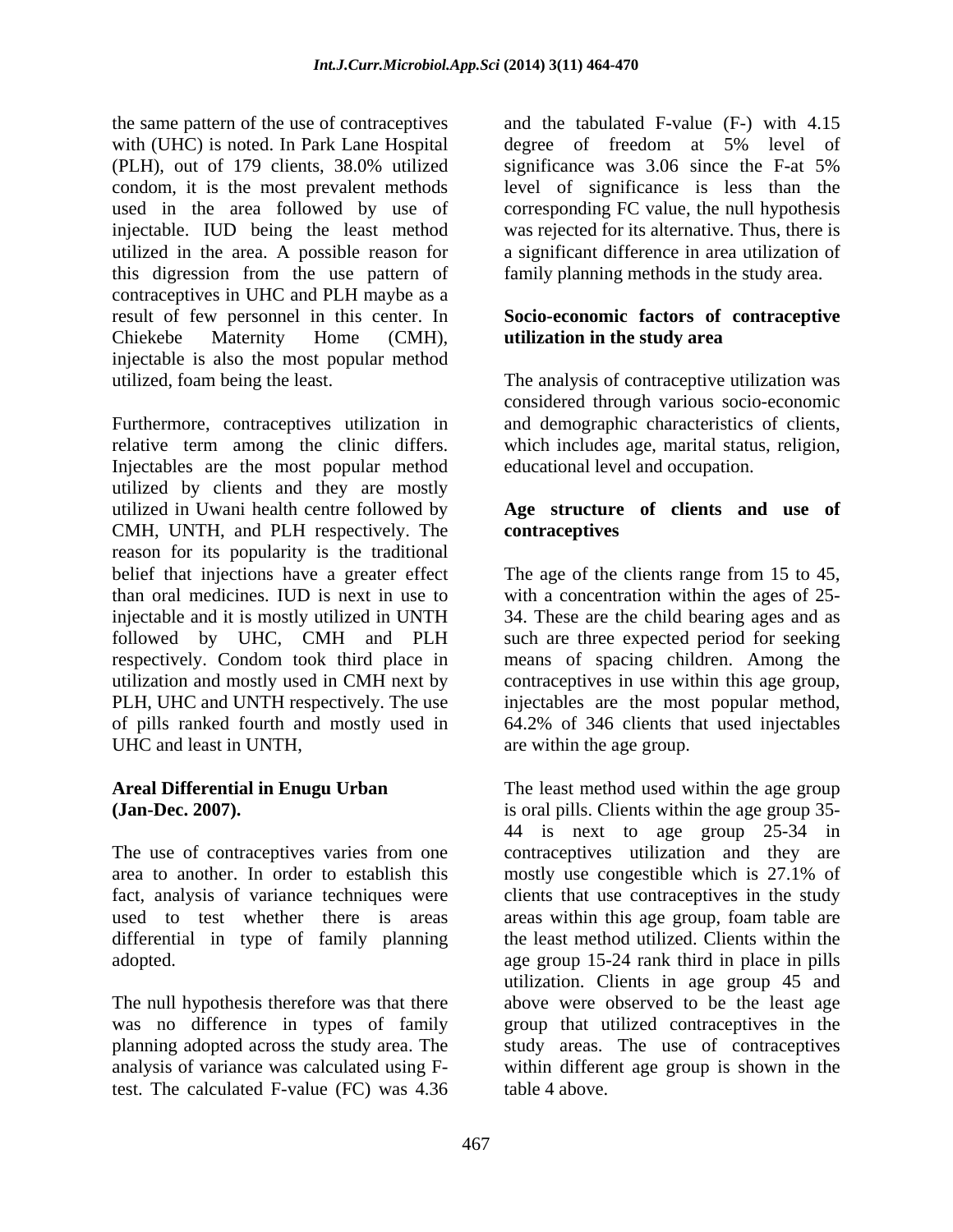| Months                                                                                   | Pills | IUD                        | Injectibles<br>$\sim$           | Condom                   | Foam                 |
|------------------------------------------------------------------------------------------|-------|----------------------------|---------------------------------|--------------------------|----------------------|
|                                                                                          |       | 10                         | 18                              |                          |                      |
|                                                                                          |       | $-4.4 -$                   |                                 |                          |                      |
| $\mathbf{A}$<br>- IVI                                                                    |       |                            |                                 | $\rightarrow$            |                      |
|                                                                                          | 25    | $\Omega$                   | 46                              | $\sim$                   |                      |
| $\mathbf{A}$<br>- IVI<br>the contract of the contract of the contract of the contract of | 10    | 14                         | 28                              | $\overline{a}$           |                      |
|                                                                                          |       | 15                         | $\mathbf{1}$<br>$\overline{14}$ |                          |                      |
|                                                                                          |       | 19                         | 21                              |                          |                      |
|                                                                                          | 16    | 15                         | 21                              |                          |                      |
|                                                                                          |       | 16                         | $10^{-7}$<br>18 <sup>7</sup>    | - 4 - 4                  |                      |
|                                                                                          |       | $\mathcal{L}$<br>$\sim$    | $\overline{A}$<br>4/            | $\overline{10}$<br>- 1 V |                      |
|                                                                                          | - 4   | $\overline{12}$<br>$\perp$ | 51                              | 18                       |                      |
|                                                                                          | 30    | $\cap$<br>- ∠∪             | 52                              | 49                       | $\sim$<br>$\prime$ . |
| Total                                                                                    | 118   | 192                        | 346                             | 190                      | 95                   |

**Table.1** Adopters of contraceptives in the study area

SOURCE: Compiled from clinic registers 2007

**Table.2** Adopters of contraceptives in family planning clinics between January and December, 2007 in the study area

| <b>Months</b> | <b>UHC</b>           | <b>UNTH</b>             | <b>PLH</b>       | CMH                         |
|---------------|----------------------|-------------------------|------------------|-----------------------------|
|               | 15                   |                         | 14               | 10                          |
|               | $-11$                |                         |                  |                             |
|               |                      |                         |                  |                             |
| $\mathbf{L}$  | 49                   | $\sim$<br>ZU            | 43               | 34                          |
|               | $\Delta$             |                         |                  | $\overline{10}$             |
|               | 10                   | $\sim$<br>$\perp$       |                  | $\overline{1}$<br>$\perp$   |
|               | $\Omega$             |                         | 12 <sub>1</sub>  | $\bigcap$ 1<br>$\angle$ 1   |
| $\mathbf{A}$  | $\Omega$<br>$\angle$ | 10<br>10                | $-4$             | $\mathcal{L}$<br>$\angle$ / |
|               | $10^{-7}$            | 20                      | $-4$             | 14                          |
|               | $\Omega$             | $\sim$                  |                  | $\sim$ $\sim$               |
| $\mathbf{r}$  | $\sim$ $\sim$        |                         |                  | $30^{\circ}$                |
| D             | $\sim$<br>$U \sim$   | $\bigcap_{i=1}^n$<br>51 | $\sqrt{2}$<br>41 | $\Omega$<br>31              |
| <b>Total</b>  | 287                  | 213                     | 170              | $\overline{262}$            |

Source: compiled from clinic registers 2007

**Table.3** Uses of contraceptive methods by clients in the study area

|                                         | $ $ UHC        | <b>UNTH</b>  | <b>PLH</b>   | $\blacksquare$ CMH | <b>TOTAL</b>  |
|-----------------------------------------|----------------|--------------|--------------|--------------------|---------------|
| P <sub>1</sub>                          | 42 (35.6%)     | 24 (11.3%)   | $19(10.6\%)$ | 33(12.6%)          | $118(100\%)$  |
| <b>IUD</b>                              | 61(21.3%)      | 78 (36.6%)   | $15(8.4\%)$  | 38(14.5%)          | 192(100%)     |
| Injectables<br>$\overline{\phantom{a}}$ | $1113(39.4\%)$ | $85(39.9\%)$ | 51(28.5%)    | $97(37.0\%)$       | $346(100\%)$  |
| Condom                                  | 80 (10.5%)     | $11(5.2\%)$  | $68(38.0\%)$ | 81(30.9)           | $1904(100\%)$ |
| Foam                                    | 41 (14.2%)     | 15 (7.0%)    | 26(14.5%)    | $13(5.0\%)$        | 195(100%)     |

Source: compiled from clinic registers (2007)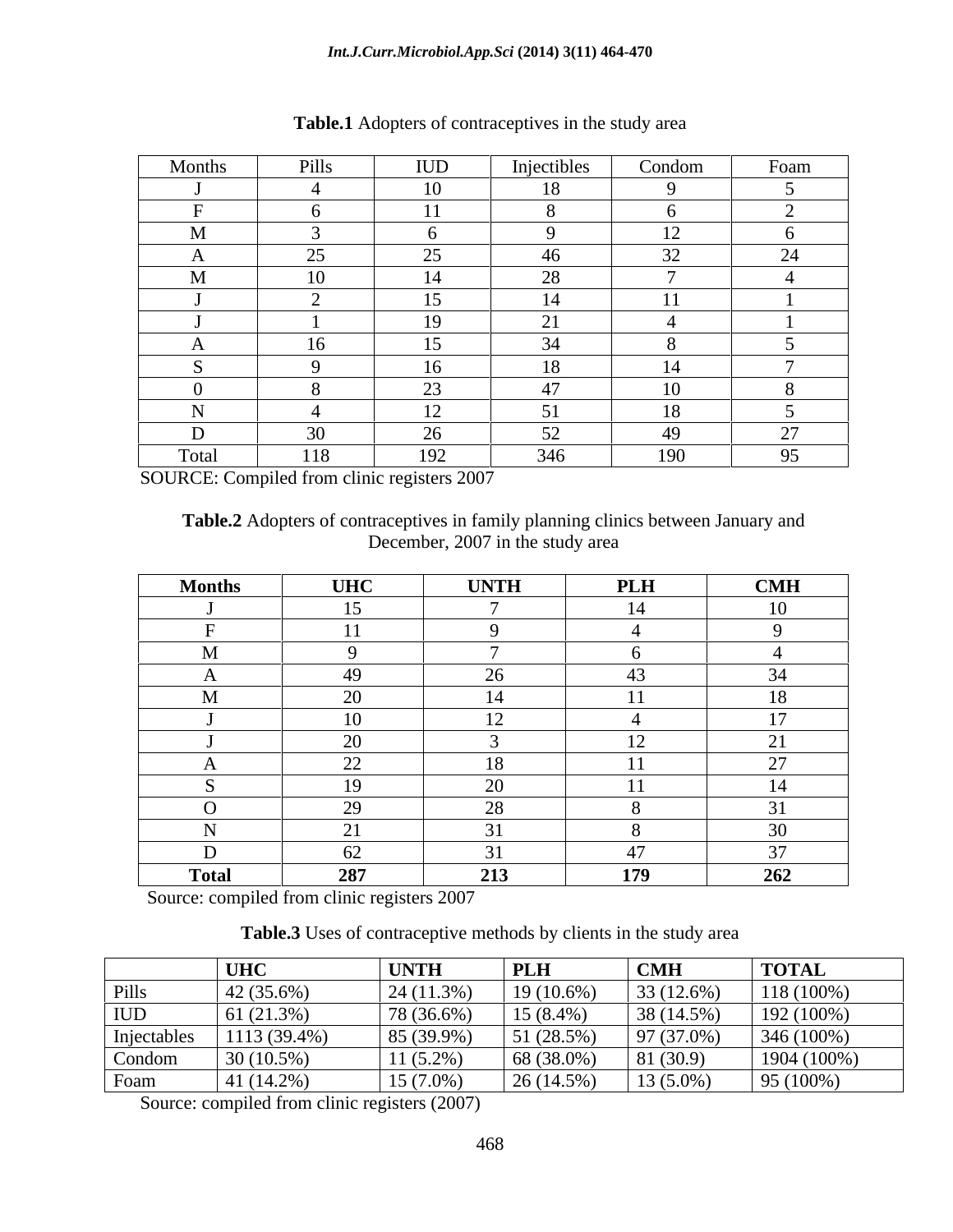| <b>AGE GROUP PILLS</b> |              | $\blacksquare$ | <b>TABLE</b> | $\vert$ CONDOM $\vert$ FOAM                                                                                |            | <b>TOTAL</b>                                                 |
|------------------------|--------------|----------------|--------------|------------------------------------------------------------------------------------------------------------|------------|--------------------------------------------------------------|
| $15-24$                | 67(56.8%)    | $9(4.7\%)$     | $11(3.2\%)$  | $\vert 26(27.4\%)$                                                                                         |            | $\left  \right. 26\,(27.4\%)$ $\left  \right. 117\,(12.4\%)$ |
| $25 - 34$              | $34(28.8\%)$ |                |              | 112 (63.5%)   222 (64.2%)   117 (61.6%)   57 (60.0%)                                                       |            | $552(58.6\%)$                                                |
| 35-44                  | $17(14.4\%)$ |                |              | $\begin{array}{ c c c c c c c c } \hline 33 & (17.2\%) & 94 & (27.1\%) & 69 & (36.3\%) \hline \end{array}$ | $3(3.1\%)$ | $216 * 23.0\%)$                                              |
|                        | $0(14.4\%)$  | $28(14.4\%)$   | $19(5.5\%)$  | $0(0.0\%)$                                                                                                 | 9(9.5%)    | $156(6.0\%)$                                                 |
|                        | 118 (1009    |                |              | 192 (100%)   346 (100%)   190 (100%)                                                                       |            | $\vert 95 \, (100\%) \vert 941 \, (100\%)$                   |

**Table.4** Age structure of clients and use of contraceptives

Source: compiled from clinic registers (2007)

**Table.5** Marital status of clients and use of contraceptives

| <b>Marital Status</b> | Pills                 | <b>IUD</b>                         | Injectable                            | Condon       | Foam                   | Total                             |
|-----------------------|-----------------------|------------------------------------|---------------------------------------|--------------|------------------------|-----------------------------------|
| Single                | 51 (43.2%)            | $0(0.0\%)$                         | $19(5.3\%)$                           | $61(32.1\%)$ |                        | $11(11.6%)$ 142 (15.2%)           |
| Married               | $-46(39.0\%$          |                                    | $\mid$ 127 (66.1%) $\mid$ 291 (84.1%) | $91(47.9\%)$ | $64(64.4\%)$           | 619 (65.8%)                       |
| Divorced              | $8(6.8\%)$            | $\mid$ 47 (24.5%) $\mid$ 28 (8.1%) |                                       | $14*7.4\%)$  | $2(2.1\%)$             | 99(10.5%)                         |
| Separated             | $\frac{13}{(11.0\%)}$ | $18(9.4\%)$                        | $8(2.3\%)$                            | 24(12.6%)    | $18(18.9\%)$ 81 (8.6%) |                                   |
| Total                 | $118(100\%)$          |                                    | $192(100\%)$ 346(100\%)               |              |                        | $190(100\%)$ 95 (100%) 941 (100%) |

Source: compiled from the clinic register (2007)

#### **Marital status of clients and use of** show injectable to be the most prevalent **contraceptives contraceptives contraceptives contraceptives**

Most of the clients, 65.4% were married; Furthermore, the use of contraceptives other clients 15.1% were single, 10.5 were differs through socio-economic and divorced and 8.6% were either separated or widowed. Among the married women, analyses of data collected from secondary injectables are the most preventive method source reveals that women in age group utilized, 84.1% out of 346 clients that used 25-34, married women, Christians, women injectables were married women. IUD is the next used contraceptives by clients that servants are those that mostly used are married and these clients have the highest percentage (66.1%) of the clients that used IUD. The least method used is oral pills. Clients that are yet to marry were next to married women in there are some factors influencing contraceptives utilization and they use patronage of the programmme. These mostly condom and pills. Clients factors include: distance, awareness, and categorized as others separated, divorced etc used IUD and condom mostly. Table 5 clearly depict the use of these some men. The implications of this work contraceptives by marital status of clients. The pattern of contraceptives use shows that there is wide variation in use in time natural development and this will create and space. Generally, there are two peaks (April and December) of contraceptive utilization in Enugu urban. Contraceptives utilization among clients in relative terms

Furthermore, the use of contraceptives through socio-economic demographic characteristics of clients. The with higher educational level, civil contraceptives in the study area.

It is evident that modern family planning techniques are utilized in Enugu urban but factors include: distance, awareness, and attitude, side effect of contraceptives, implementation attitudes and ignorance of show that eduction can play a dominant role in enhancing family planning and interests and motivate individual to embrace the positive findings towards family planning.